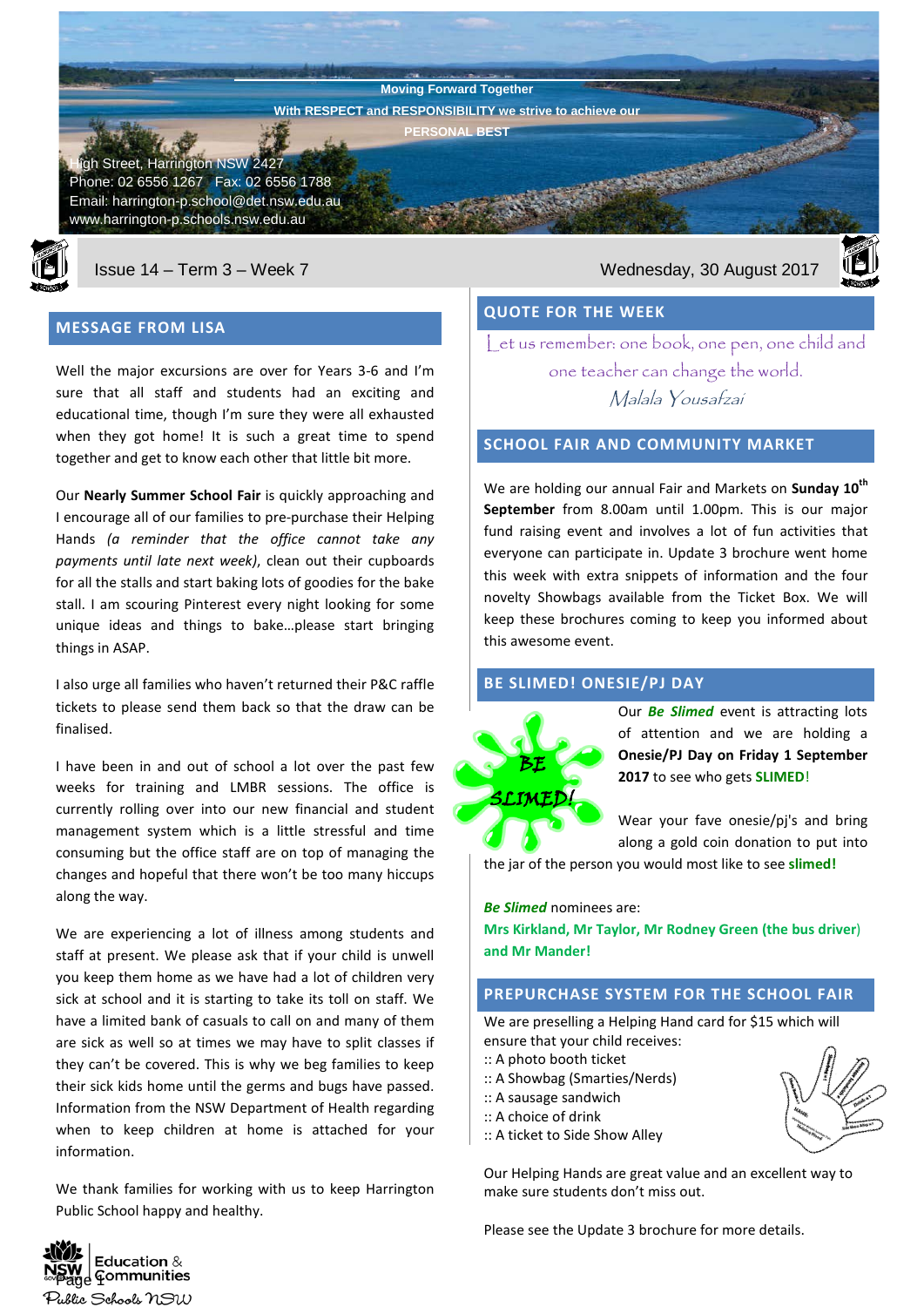### **NAPLAN ONLINE SCHOOL READINESS TEST**

# **NSW schools will participate in a school readiness test between 14 August and 22 September 2017.**

The school readiness test is a 'practice run' for schools to assess their technology ahead of NAPLAN Online. The readiness test is not an assessment of student ability. The readiness test allows schools to:

- become familiar with the NAPLAN Online test format and processes.
- check whether they have the technical capacity, rooms and devices to administer NAPLAN Online.
- provide students in NAPLAN years 3, 5, 7 and 9 with the opportunity to experience the online test questions, types and format by completing a practice NAPLAN online test.

Our school will be running this practice test in Week 10. Our Year 3 students will participate in the Maths Online and Year 5 will do the Writing and Numeracy online. This assessment is not used towards NAPLAN results etc. but simply a tool to see if the school can manage the process prior to it being launched in 2018.

# **SCHOOL VALUES & EXPECTATIONS**

This term the Positive Behaviour for Learning focus will be on Respect – exploring what Respect looks like and what is expected in all areas across our school.

*Week 7- Respect Setting: Office –Wait your turn*

*Week 6- Respect Setting: Leaving & Entering School – Walk with and listen to your teacher when leaving the school*

# **PACER – PARLIAMENT AND CIVICS EDUCATION REBATE**

As you are aware our school participates in the Civics and Citizenship activities at Parliament House, Old Parliament House and Electoral Commission and the Australian War Memorial. We are grateful for the programs these institutions put together as well as the PACER Rebate we receive which assists us in subsidising the excursion for our children. This year we participated in a Role Play of the House of Representatives, a Referendum debate and voting process and visit to the House of Reps in Old Parliament House also.

### **TERM 3 CALENDAR**

#### **Week 7**

| Friday, September 1 | <b>Father's Day Stall</b><br><b>Slimed Fundraiser -</b><br>Onesie/PJ Day | Вe |
|---------------------|--------------------------------------------------------------------------|----|
| Week 8              |                                                                          |    |

| Friday, September 8  | Assembly 2-3pm             |
|----------------------|----------------------------|
| Sunday, September 10 | <b>Nearly Summer Fair!</b> |
|                      | 8.00am-1.00pm              |

# **TERM 3 EVENTS & NOTICES**

### ZONE ATHLETICS REPORT

Well done to all of our students who competed at the Zone Athletics Carnival – it was an awesome day! Everyone should be extremely proud of their efforts, with 2017 being our largest number of students to make it through to the Hunter Regional Athletics Carnival in September – an outstanding effort for a small school  $\odot$ .

The personal bests, individual effort, team spirit and peer support was commendable – I could hear the cheers from the middle of the field! I feel privileged to be a part of this beautiful school. A huge thank you to Neolie for helping to organise the students to their events with Mr Williams from Moorland Public School. The Hunter Regional Athletics Carnival will take place at Glendale on Friday  $1<sup>st</sup>$  September 2017. Good luck to all of our successful students.

**Hunter Regional Athletics Carnival - qualifying students: Shot put** Makayla S Cooper T **Junior Girls 1500m & 800m** Gemma – *first place in both events!* **9yr boys 100m** Riley **Finals qualifiers: Mitch 100m; 200m** *(Unfortunately withdrew, unwell)* Placed Long Jump  $4^{th}$ ; High Jump  $5^{th}$ ; **Senior Girl's Relay – placed 4 th**

**Mrs Woody's Round-up!**

Chelsea was awesome in her running events, just missing finals and placing  $4^{\text{th}}$  in High Jump and  $5^{\text{th}}$  in Long Jump.

Charli's distance running was superb.

The boy's and girl's Junior and Senior relay teams did a great job against the competition, only just missing out on places for the finals! A big thank you to Cooper who quickly replaced a missing competitor last minute in the Senior Boy's.

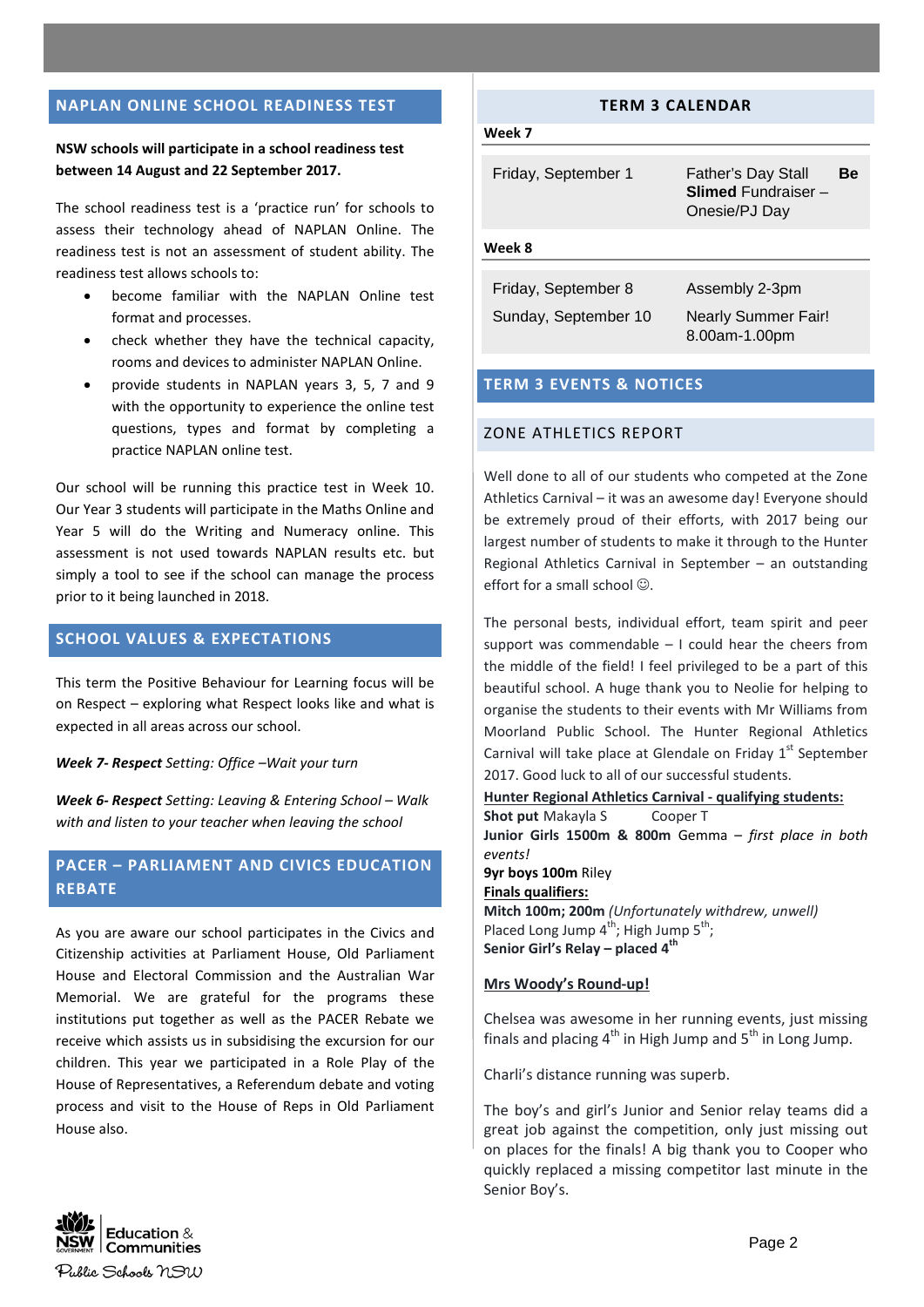Brody and Jasmine tried their best in their 100m events – running like the wind.

Bailey, Karisa, Kirrah, and Blair were so close in their 100m events that there was nothing between the first 5 place receivers – not even a second!

Catherine and Tia were troupers in their track events, never giving up with determination to succeed! \

Brendon jumped beautifully in High Jump placing 3rd!

Hayden and Shaylee's muscles continue to shine against some strong competition in Shot Put, both placing 4th.

Later in the year I will be attending an Athletics Coaching course in Newcastle. Many students have offered to come on the course with me; however, I have assured them I will endeavour to implement what I learn into their sporting programs.

Next year I would like to continue to work with our students to build their track and field skills, particularly in running style and technique as well as long jump, distance and take off.

All competitors should be so proud of their achievements and how they competing at such a representative level.

### Exciting times ahead! *Mrs Woodward*



# MAJOR EXCURSIONS – ONLY ONE LEFT

If you are having difficulty making payments or would like some financial assistance to make sure your child can attend, please contact the front office. We will do everything we can to make sure every child is given the opportunity to attend.

**Year K- 2 Excursion**: Timbertown Colonial Village, Thursday **21st September, 2017**.

# FATHER'S DAY STALL

On Friday  $1<sup>st</sup>$  September we will be holding our Father's Day Stall with items ranging from \$3 - \$5. We have a great selection of gifts including items for special Grandpas and Poppys as well.

### PREMIERS SPELLING BEE



We can't wait until the area finals for Premiers Spelling Bee! Our Stage Two participants are Gemma, Tia and our Stage 3 participants are Darcy, Indi. Good luck to these students who be competing

on Monday 11<sup>th</sup> September at Forster Public School.

# PARENT/TEACHER INTERVIEWS

Parent/Teacher interviews will be held later this term for those parents wanting more formal discussions about how their children are going. Each teacher will send a letter home indicating their availability and how they plan to structure their interviews from Week 7 to Week 9. Please remember that ongoing discussions throughout the year are encouraged and staff endeavour to maintain contact with families, especially if there are concerns about your child's progress.

### PBL (POSITIVE BEHAVIOUR FOR LEARNING)

Peer Clubs are run on alternate (odd) weeks from assemblies. These are an opportunity to not only work on curriculum based activities but to develop a variety of social and emotional skills that benefit our entire student body. These lessons have been designed and developed by the Junior PBL Team and will be run by them with a teacher there to supervise only.

#### AWARDS

Don't forget if you have tallied 10 awards please bring them in so we can organise your Gold Awards. For every 10

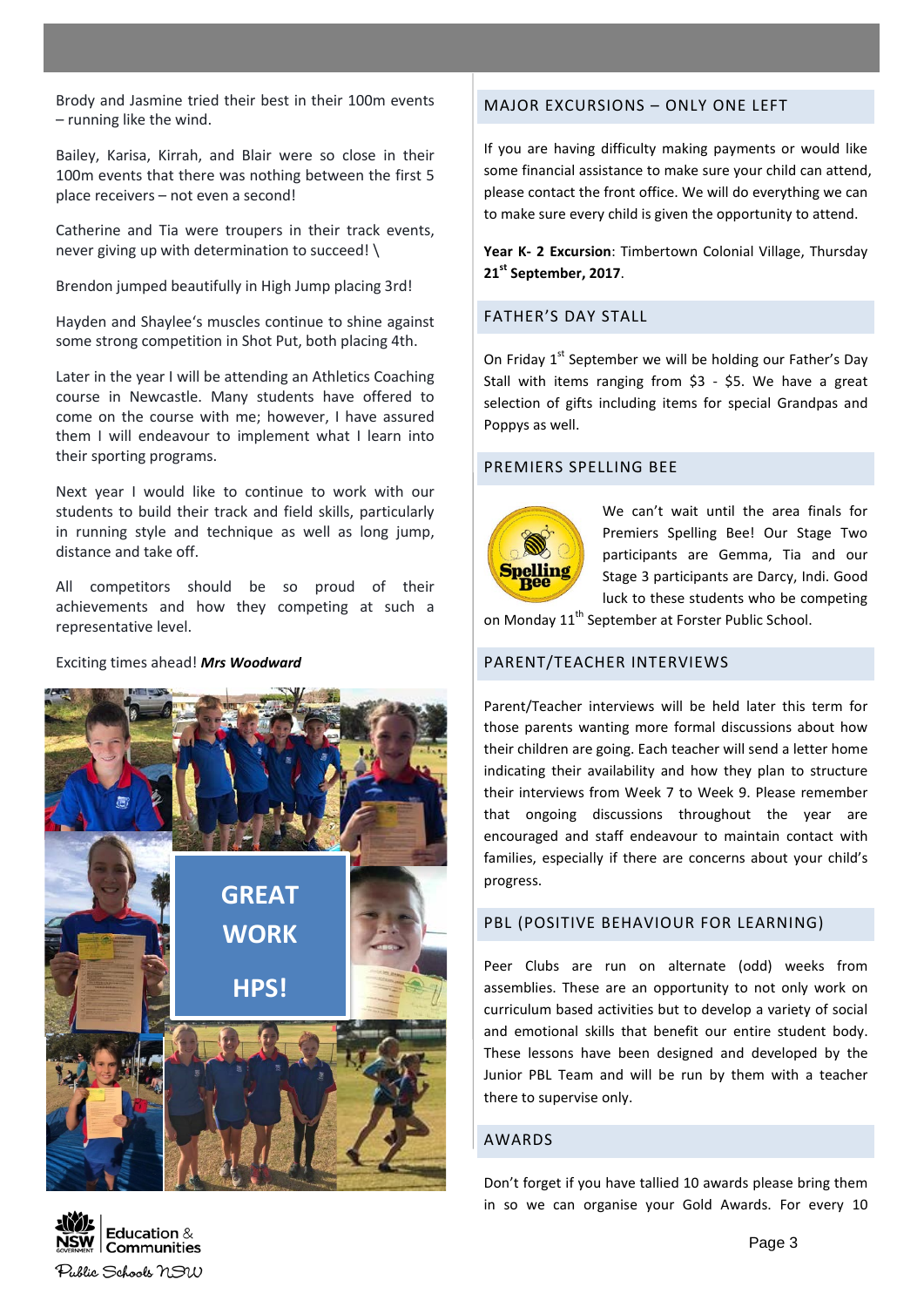awards your child is eligible for a Gold Award. Once they have received 50 Awards (5 Gold) they will become an Honour Student.

Once a student has received their 5 Gold Awards, Honour Student certificate and badge they need to collect and submit another 25 awards to receive **Diamond Status**.

Please note that Harrington's Got Talent Awards don't count towards the overall award tally for each level.

#### SCHOOL BANKING

Our School Banking Day is Tuesday. We would like to remind all our families that parents need to fill in the tab in their child's bank book with the details of their deposit so it can be stamped each week.

We now have Banking Bags for each class where students can put their bank books in on Tuesdays. We would like to encourage as many of our students as possible to bank as saving is a great skill to learn.

### BYOD – BRING YOUR OWN DEVICE

Contracts have been sent home to families; sorry about the delay as we have been waiting to have paperwork as correct as possible and the list of apps required ready before it was sent home. Please return the documents and download any relevant apps onto your child's device. Class teachers will let you know of the days the devices can be brought to school.

### PHONES, HAND HELD DEVICES & SOCIAL MEDIA

This is just a reminder that all phones and hand held devices (iPods, mp3's etc.) are to be kept at the office throughout the school day. They can be handed to the office in the mornings and collected as the students leave.

### **We would also like to make it very clear that the school does not support primary school students on Social Media.**

We have clear policies and procedures regarding cybersafety and if need be will follow them up with students bullying or inappropriately involving other students on social media sites if they cross over into the school domain.

#### CHECK SKOOLBAG FOR:

- School sporting details
- Friday Sport Organisation
- Event details for each week



• Newsletters and copies of letters/flyers that have been sent home.

# SCHOOL FEES ARE NOW DUE

Thank you to all those families who have supported the school and paid their annual school contribution payments. If you haven't yet we ask that you please make payments ASAP. These funds are a crucial part of purchasing school and classrooms supplies. So far we have had 31% of families pay their contributions.

Families please note that school fees are as follows:

| 1 student  | \$20.00 |
|------------|---------|
| 2 students | \$25.00 |
| 3 students | \$30.00 |

Invoices have been sent home to families. Fees can be paid in the morning on any day.

#### CHANGES TO SCHOOL PAYMENTS

Harrington Public School will transition to the new NSW Public Schools' finance system and a new bank account on **4 September 2017**.

To ensure a smooth transition, there will be changes to the way we accept payments from parents and carers.

- 1. **EFTPOS payments**: We will not be able to accept EFTPOS payments between **30 August and 5 September 2017**. From **5 September 2017**, EFTPOS payments will be accepted as before.
- **2. Cash and cheque payments:** Between **30 August 2017** and **4 September 2017**, we will also not be able to accept payments by cash or cheque as we prepare to close our current bank account and transition to the new one. From **5 September 2017**, cash and cheque payments will be accepted as before.

**Online payments (POP)**: As of **25 August 2017,** payments to our current online payment facility will cease. You will not be able to use the Department of Education's Parent Online Payment (POP) system until **Monday 4 September.**

Please be aware that over the next three months both Karen and Kirsty will periodically be training for the transition to the new management system.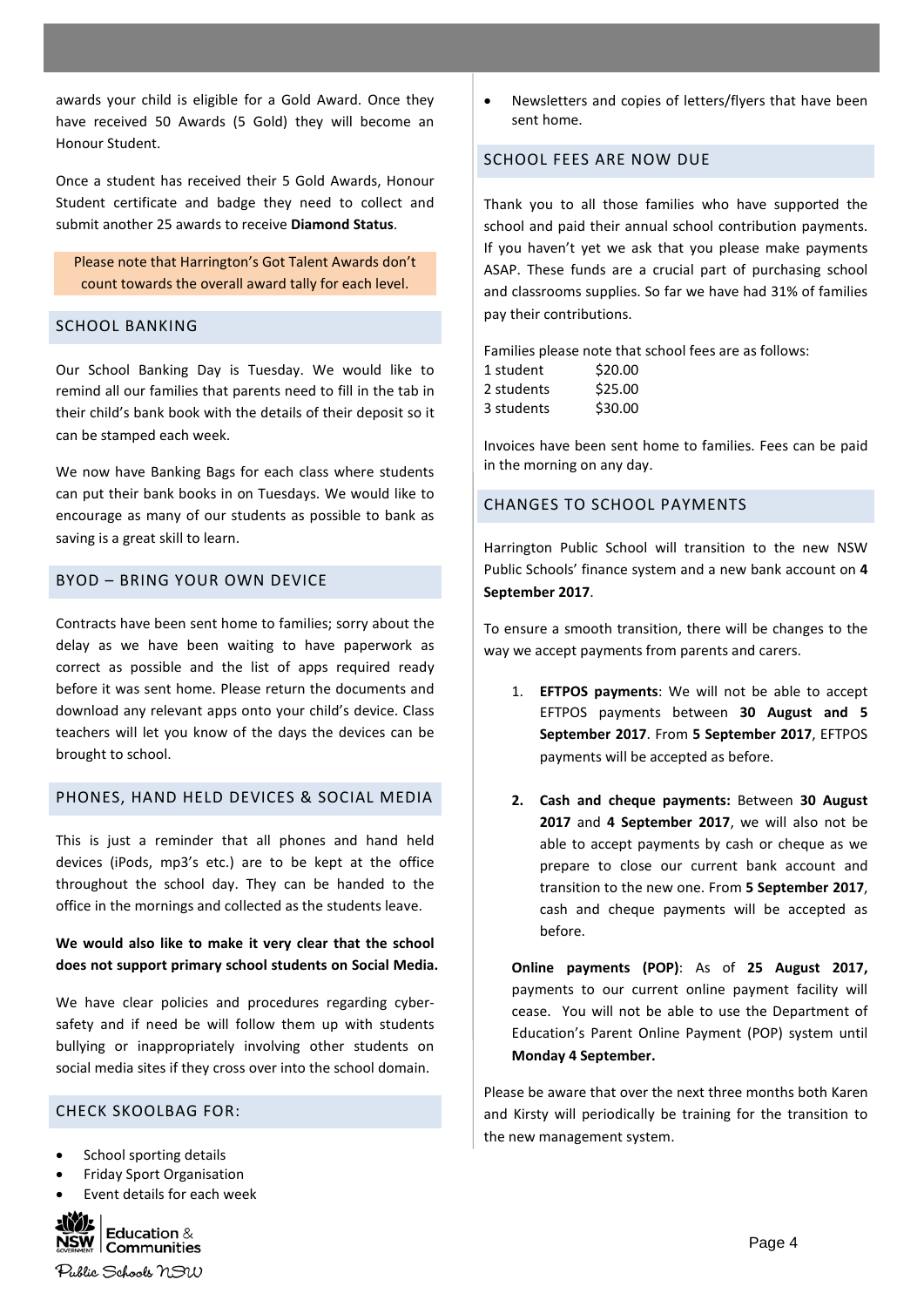Thank you for your patience and understanding as we transition to our new finance system. If you have any questions, please contact the school office on 6556 1267.



# P & C MEETING

Our next meeting will be on Monday 18<sup>th</sup> September from 6.00pm in our staffroom

We thank our P & C for all the fundraising that has taken place over many years which is assisting us in the building of a walkway to the Senior Classroom. Work has started and we can't wait until it's completed.

We encourage all members of our school community to get involved or support the P & C in any way they can. Thank you to everyone who attended the last meeting.

### P&C NOTICES

Currently our P & C is working to support the school with a significant financial contribution to assist us in having a walkway built to cover the path to our Senior Classroom. Approval has been established for this construction and it has been started.

### **Uniform Shop**

The uniform shop is fully stocked with all winter uniform requirements. \*\* ½-Zip Jumpers – all \$5! \*\* Limited sizes, while stocks last.

The Uniform Shop is open from 8.45am-9.15am on Wednesdays or by appointment. Please contact Lee on 0435 002 532 for enquiries.